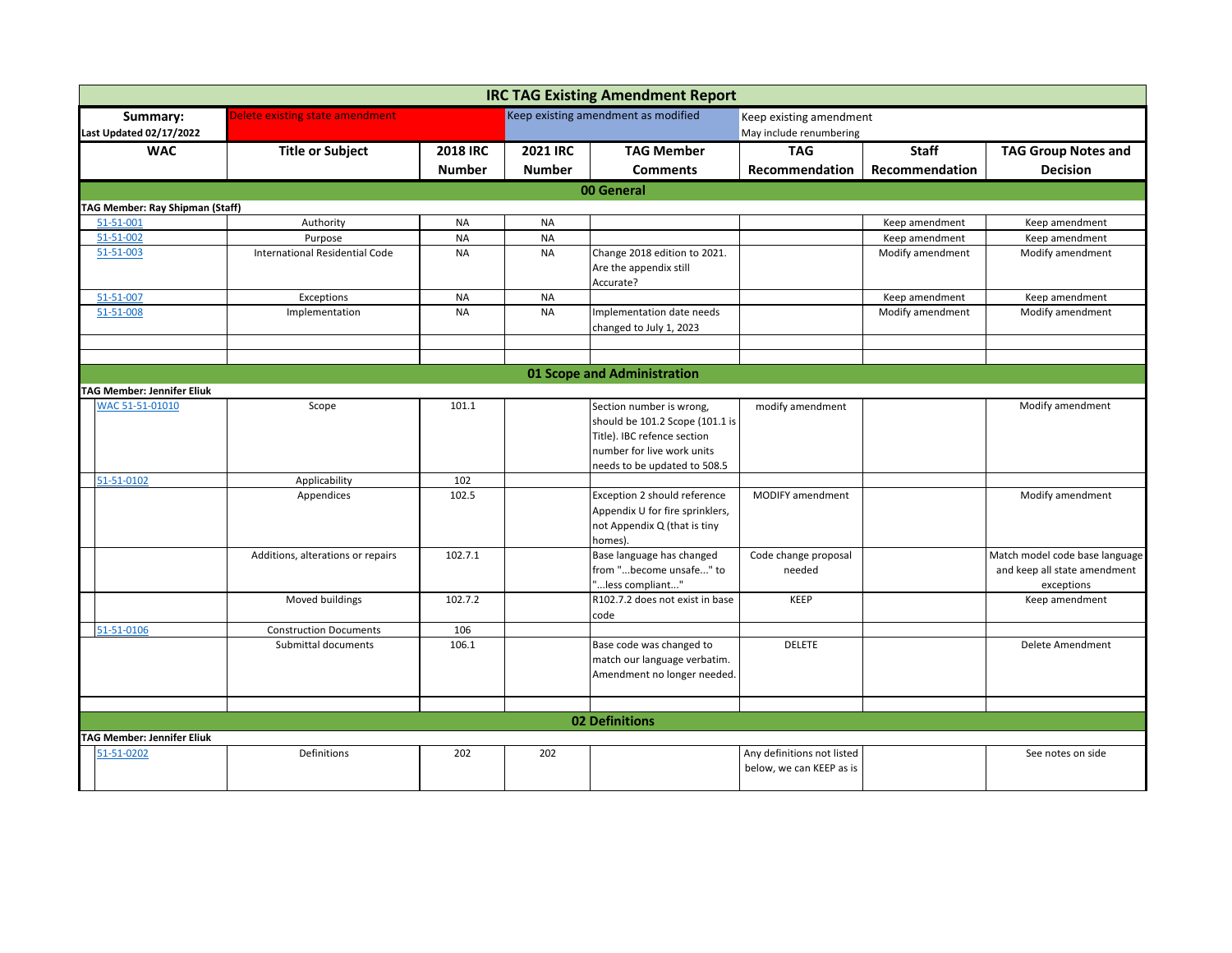|                                                       | <b>Balanced Whole House Ventilation</b> |       | Two new definitions "Balanced    | Needs code change | Use model code                    |
|-------------------------------------------------------|-----------------------------------------|-------|----------------------------------|-------------------|-----------------------------------|
|                                                       |                                         |       | Ventilation" and "Balanced       | proposal          |                                   |
|                                                       |                                         |       | Ventilation System" were         |                   |                                   |
|                                                       |                                         |       | added, ours can possibly be      |                   |                                   |
|                                                       |                                         |       | deleted or modified.             |                   |                                   |
|                                                       |                                         |       |                                  |                   |                                   |
|                                                       | BATTERY SYSTEM, STATIONARY STORAGE      |       | Has been eliminated from the     | <b>DELETE</b>     | Delete amendment                  |
|                                                       |                                         |       | base code, so we can eliminate   |                   |                                   |
|                                                       |                                         |       |                                  |                   |                                   |
|                                                       |                                         |       | this one.                        |                   |                                   |
|                                                       | <b>Building, Existing</b>               |       | "Building, Existing" appears in  | <b>MODIFY</b>     | Modify amendment to notes         |
|                                                       |                                         |       | the list out of order, should be |                   |                                   |
|                                                       |                                         |       | AFTER "Building".                |                   |                                   |
|                                                       | <b>ENERGY STORAGE SYSTEMS (ESS)</b>     |       | This definition was not in the   | Needs code change | Delete amendment                  |
|                                                       |                                         |       | base code previously but has     | proposal          |                                   |
|                                                       |                                         |       | been added and is similar,       |                   |                                   |
|                                                       |                                         |       | consider scrapping ours for      |                   |                                   |
|                                                       |                                         |       | theirs or modifying.             |                   |                                   |
|                                                       | LOT                                     |       | Was modified in the base code    | <b>DELETE</b>     | Delete Amendment                  |
|                                                       |                                         |       | to match our language            |                   |                                   |
|                                                       | MIXED VENTILATION ZONE                  |       | This defection doesn't exist nor | <b>DELETE</b>     | Delete amendment                  |
|                                                       |                                         |       | did it in 2018, so we don't need |                   |                                   |
|                                                       |                                         |       |                                  |                   |                                   |
|                                                       |                                         |       | to say we're not adopting it.    |                   |                                   |
|                                                       | <b>TOWNHOUSE</b>                        |       | They adopted our language so     | <b>DELETE</b>     | Delete amendment                  |
|                                                       |                                         |       | we can eliminate this one.       |                   |                                   |
|                                                       |                                         |       |                                  |                   |                                   |
|                                                       | <b>TOWNHOUSE UNITS</b>                  |       | A single-family dwelling unit in |                   | Keep amendment                    |
|                                                       |                                         |       | a townhouse that extends from    |                   |                                   |
|                                                       |                                         |       | foundation to roof and that has  |                   |                                   |
|                                                       |                                         |       | a yard or public way on not less |                   |                                   |
|                                                       |                                         |       | than two sides that extends at   |                   |                                   |
|                                                       |                                         |       | least 50 percent of the length   |                   |                                   |
|                                                       |                                         |       | of each of these two sides.      |                   |                                   |
|                                                       |                                         |       |                                  |                   |                                   |
|                                                       | WHOLE HOUSE VENTILATION SYSTEM          |       | Base code has a similar          | Needs discussion  | Use model code                    |
|                                                       |                                         |       | definition WHOLE HOUSE           |                   |                                   |
|                                                       |                                         |       | <b>MECHANICAL VENTILATION</b>    |                   |                                   |
|                                                       |                                         |       | SYSTEM - is ours necessary?      |                   |                                   |
|                                                       |                                         |       | Not sure what the distinction is |                   |                                   |
|                                                       |                                         |       |                                  |                   |                                   |
|                                                       |                                         |       | between them.                    |                   |                                   |
|                                                       |                                         |       |                                  |                   |                                   |
|                                                       |                                         |       |                                  |                   |                                   |
|                                                       |                                         |       | <b>03 Building Planning</b>      |                   |                                   |
|                                                       |                                         |       |                                  |                   |                                   |
| TAG Member: Jennifer Eliuk / Quyen Thai<br>51-51-0301 | Design Criteria                         | 301   |                                  |                   |                                   |
|                                                       | Climatic and geographic design criteria | 301.2 | Update table number to R301.2    | <b>MODIFY</b>     | Modify amendment                  |
|                                                       |                                         |       |                                  |                   |                                   |
|                                                       | Live load                               | 301.5 | Table in case code has           | Needs code change | Use model code language. keep     |
|                                                       |                                         |       |                                  |                   | deck live load of 60 and footnote |
|                                                       |                                         |       | changed, including a new         | proposal          |                                   |
|                                                       |                                         |       | column for concentrated load.    |                   | (I) but change to (J)             |
| 51-51-0302                                            |                                         |       |                                  |                   |                                   |
|                                                       | <b>Fire-Resistant Construction</b>      | 302   |                                  |                   |                                   |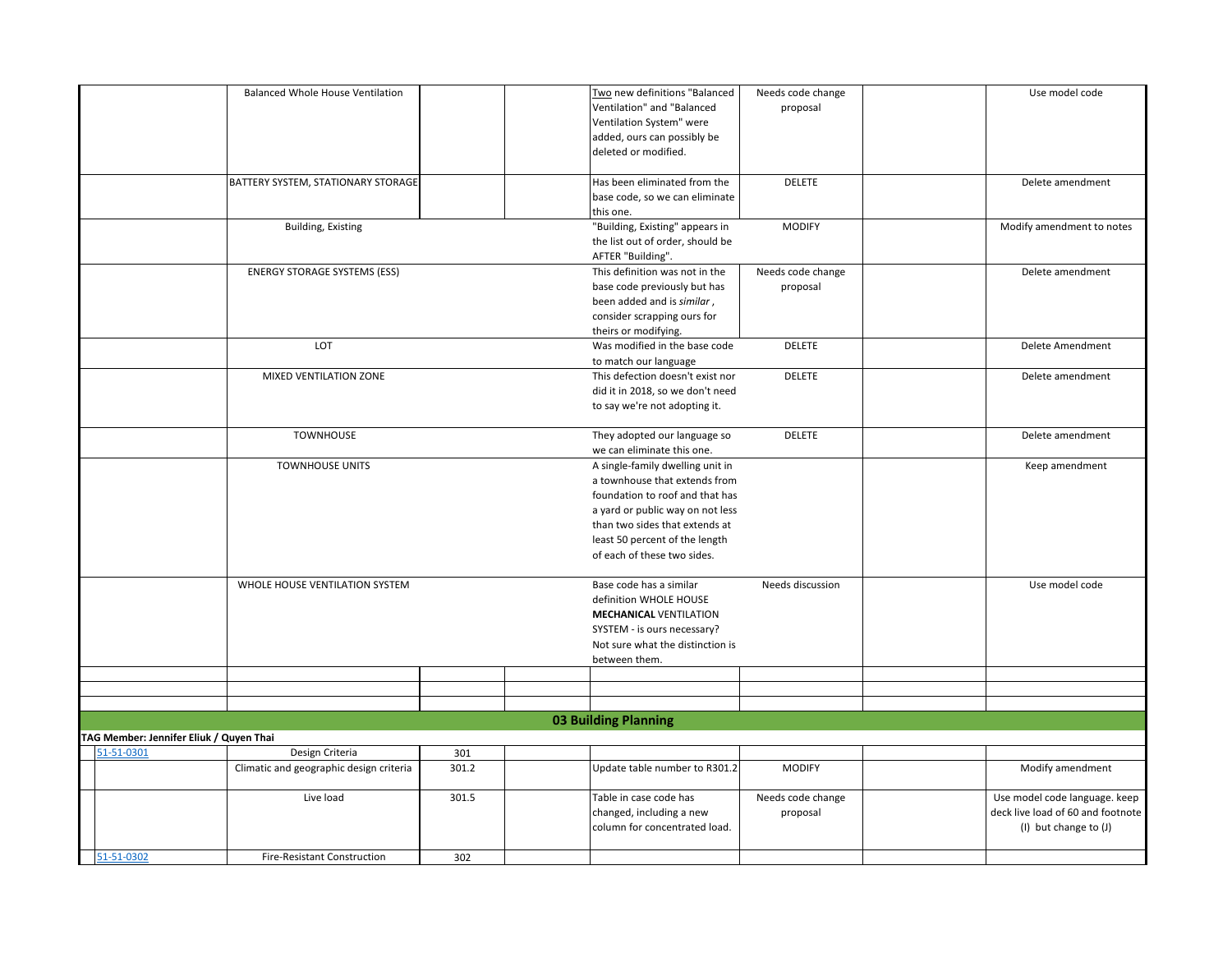|            | Double walls                      | 302.2.1   | <b>CORRECT IBC section reference</b> | <b>MODIFY</b>             |                  | Modify amendment                 |
|------------|-----------------------------------|-----------|--------------------------------------|---------------------------|------------------|----------------------------------|
|            |                                   |           | to 703.2.2 (not a new change)        |                           |                  |                                  |
|            | Common walls                      | 302.2.2.2 | Lots of changes in this section      | Needs code change         | Modify amendment | Match model code language and    |
|            |                                   |           |                                      | proposal                  |                  | add electrical WAC               |
|            | Continuity                        | 302.2.3   | Base code only changed to add        | KEEP                      |                  | Keep amendment                   |
|            |                                   |           | "townhouse units" in the same        |                           |                  |                                  |
|            |                                   |           | spot we have it. No other            |                           |                  |                                  |
|            |                                   |           | changes to base code.                |                           |                  |                                  |
|            | PARAPETS FOR TOWNHOUSES           | 302.2.4   | Base code was changed to             | <b>DELETE</b>             |                  | Delete amendment                 |
|            |                                   |           | match our language, which was        |                           |                  |                                  |
|            |                                   |           | the addition of "townhouse           |                           |                  |                                  |
|            |                                   |           | units"                               |                           |                  |                                  |
|            | Tables R302.1(1) & R302.1(2)      |           | These are included in the            | Needs discussion          |                  | Keep amendment                   |
|            |                                   |           | amendments but we don't              |                           |                  |                                  |
|            |                                   |           | show the actual table, and then      |                           |                  |                                  |
|            |                                   |           | we have language that says           |                           |                  |                                  |
|            |                                   |           | "No change to the Table" in it's     |                           |                  |                                  |
|            |                                   |           | place, which in a way kind of        |                           |                  |                                  |
|            |                                   |           | actually deleted the table? I        |                           |                  |                                  |
|            |                                   |           | think we should remove these         |                           |                  |                                  |
|            |                                   |           | "amendments" since they don't        |                           |                  |                                  |
|            |                                   |           | amend anything.                      |                           |                  |                                  |
|            | R302.3 Two-Family Dwellings       |           | Base code has a couple of            | further research to adopt | Keep amendment   | Keep amendment                   |
|            |                                   |           | changes such as adding a             | model code                |                  |                                  |
|            |                                   |           | statement that separation is         |                           |                  |                                  |
|            |                                   |           | required whether or not there        |                           |                  |                                  |
|            |                                   |           | is a real lot line between units     |                           |                  |                                  |
|            | R302.3.1 & R302.3.2 (no titles)   |           | These are new sections we            | Needs discussion          |                  | Modify amendment titles          |
|            |                                   |           | have added, however they are         |                           |                  | R302.3.1 Separation              |
|            |                                   |           | both missing a title. Consider       |                           |                  | R302.3.2 Continuity              |
|            |                                   |           | modifying to add descriptive         |                           |                  |                                  |
|            |                                   |           | titles to both, especially since     |                           |                  |                                  |
|            |                                   |           | the base code has Supporting         |                           |                  |                                  |
|            |                                   |           | Construction at R302.3.1 (at         |                           |                  |                                  |
|            |                                   |           | first I thought we had amended       |                           |                  |                                  |
|            |                                   |           | the same section, but we             |                           |                  |                                  |
|            |                                   |           | moved it to R302.3.3).               |                           |                  |                                  |
|            | R302.3.3 Supporting Construction  |           |                                      | KEEP                      |                  | R302.3.3 Supporting Construction |
|            | R302.4.1 Through penetrations     |           | Base code has added a new            | Needs code change         |                  | Delete amendment                 |
|            |                                   |           | exception, needs                     | proposal                  |                  |                                  |
|            |                                   |           | consideration.                       |                           |                  |                                  |
|            | R302.13 Fire protection of floors |           | No changes to base code              | <b>KEEP</b>               |                  | Keep amendment                   |
|            |                                   |           |                                      |                           |                  |                                  |
| 51-51-0303 | Light, ventilation, and heating   | 303.0     |                                      |                           |                  |                                  |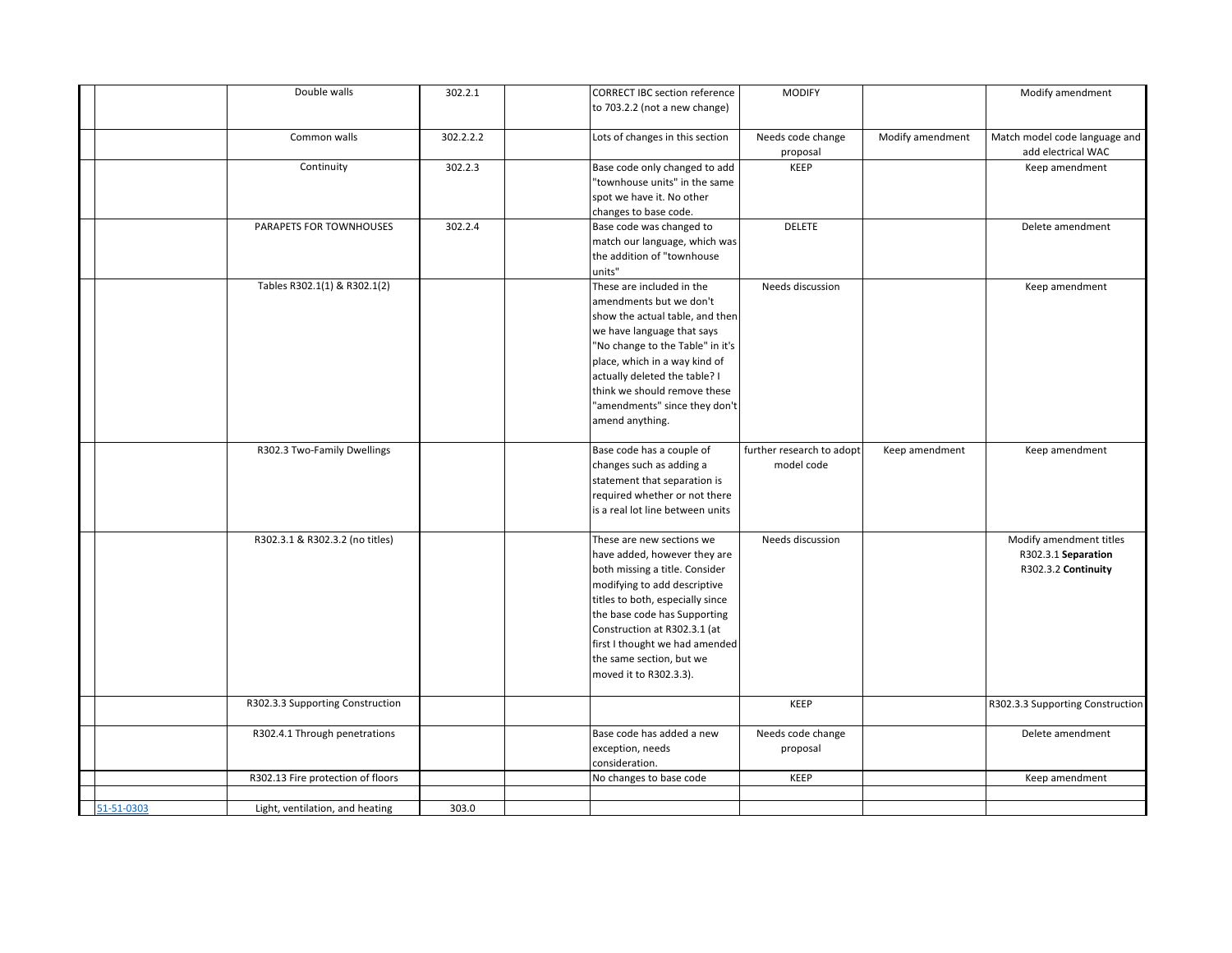|             | Natural light                        | 303.1     | Changes to base code            | Needs discussion  |                | Keep amendment            |
|-------------|--------------------------------------|-----------|---------------------------------|-------------------|----------------|---------------------------|
|             |                                      |           | exceptions, our amendment       |                   |                |                           |
|             |                                      |           | only has one amendment, not     |                   |                |                           |
|             |                                      |           | sure if we care about the       |                   |                |                           |
|             |                                      |           | changes or not.                 |                   |                |                           |
|             | Adjoining rooms                      | 303.2     |                                 | KEEP              |                | Keep amendment            |
|             | Bathrooms                            | 303.3     |                                 | <b>KEEP</b>       |                | Keep amendment            |
|             | Minimum ventilation performance      | 303.4     | think we keep this with a       | Needs discussion  |                | Modify amendment Update   |
|             |                                      |           | modification to correct the     |                   |                | section ref.              |
|             |                                      |           | section reference to M1505      |                   |                |                           |
|             | Opening location                     | 303.5     | Base code already matches this  | <b>DELETE</b>     |                | Delete Amendment          |
|             |                                      |           | verbatim, not sure why we       |                   |                |                           |
|             |                                      |           | have an amendment for this.     |                   |                |                           |
|             | Intake openings                      | 303.5.1   | No changes to base code         | KEEP              |                | Keep amendment            |
|             | <b>Exhaust openings</b>              | 303.5.2   | No changes to base code         | KEEP              |                | Keep amendment            |
|             | Exhaust ducts                        | 303.5.2.1 | Does not exist in base code     | KEEP              |                | Keep amendment            |
|             | Interior stairway illumination       | 303.7     | No changes to base code         | KEEP              |                | Keep amendment            |
|             | Exterior stairway illumination       | 303.8     | No changes to base code         | KEEP              |                | Keep amendment            |
|             | Required glazed openings             | 303.9     | No changes to base code         | KEEP              |                | Keep amendment            |
|             | Required heating                     | 303.10.   | No changes to base code         | KEEP              |                | Keep amendment            |
|             | Definitions                          | 303.10.1  | Does not exist in base code     | KEEP              |                | Keep amendment            |
|             | Primary heating source               | 303.10.2  | Does not exist in base code     | KEEP              |                | Keep amendment            |
|             | Solid fuel burning devices           | 303.10.3  | Does not exist in base code     | KEEP              |                | Keep amendment            |
| 51-51-0307  | Toilet, bath, and shower spaces      |           |                                 |                   |                |                           |
|             | Space required                       | 307.1     | Keep but double-check the       | <b>KEEP</b>       |                | Keep amendment Check with |
|             |                                      |           | code section reference to the   |                   |                | plumbing code             |
|             |                                      |           | state plumbing code once the    |                   |                |                           |
|             |                                      |           | 2021 draft is available         |                   |                |                           |
| 51-51-0308  | Reserved                             |           | Do we need these "Reserved"     |                   | Keep amendment | Keep amendment            |
|             |                                      |           | random code sections called     |                   |                |                           |
|             |                                      |           | out in the amendments? Not      |                   |                |                           |
|             |                                      |           | sure what their purpose might   |                   |                |                           |
|             |                                      |           | be. Suggest we just strike them |                   |                |                           |
|             |                                      |           | unless they provide some        |                   |                |                           |
|             |                                      |           | value.                          |                   |                |                           |
| 51-51-03100 | Emergency Escape and rescue openings |           |                                 |                   |                | See notes on side         |
|             |                                      |           |                                 |                   |                |                           |
|             | Emergency escape and rescue opening  | 310.1     | Base code has some changes      | Needs code change |                | Delete amendment          |
|             | required                             |           | that we may want to accept      | proposal          |                |                           |
|             |                                      |           | and then delete this            |                   |                |                           |
|             |                                      |           | amendment since they both       |                   |                |                           |
|             |                                      |           | are trying for the same goal,   |                   |                |                           |
|             |                                      |           | just worded differently.        |                   |                |                           |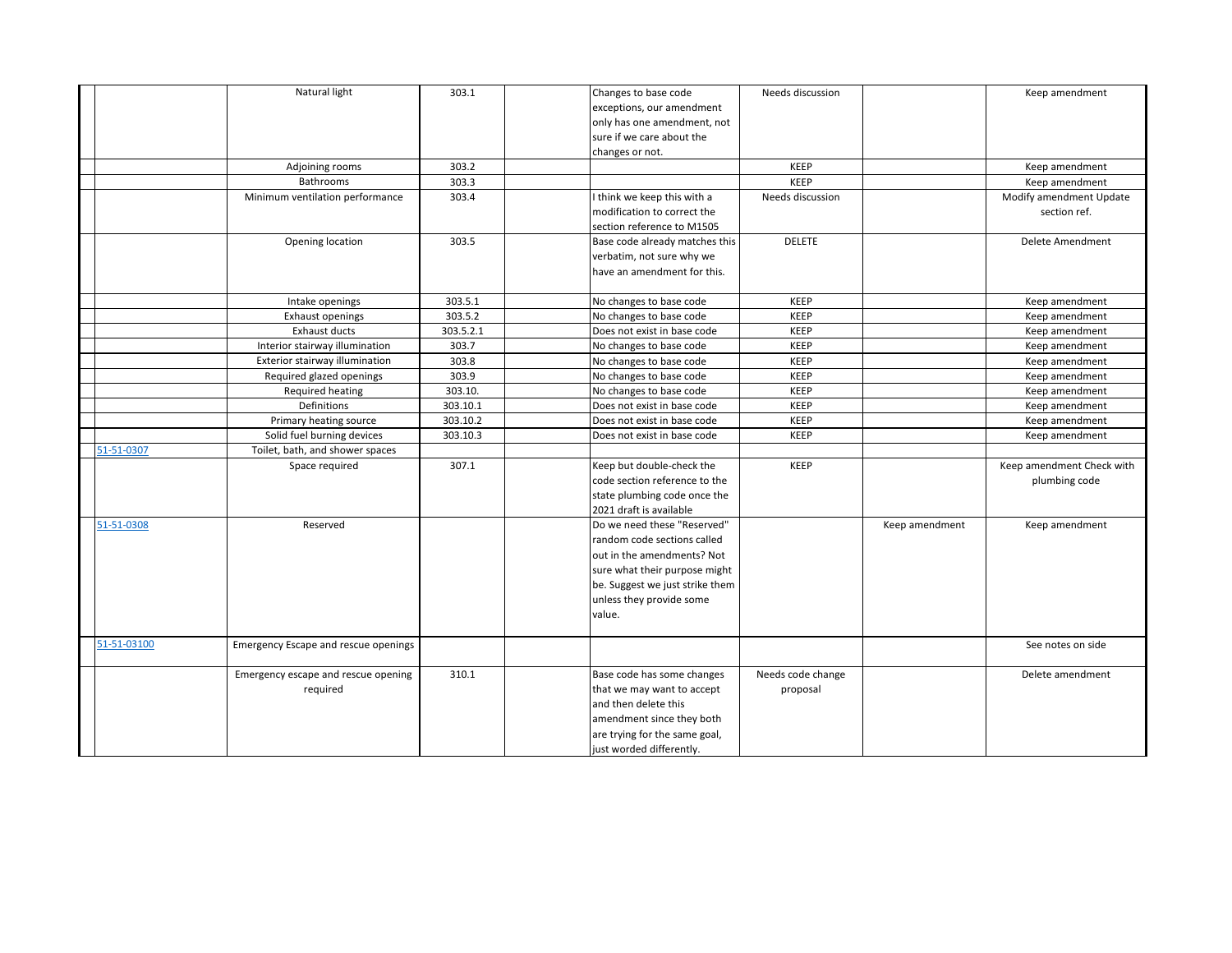|             | Operational constraints and opening                 | 310.1.1 | Base code was modified to        | <b>DELETE</b> | Delete amendment                 |
|-------------|-----------------------------------------------------|---------|----------------------------------|---------------|----------------------------------|
|             | control devices                                     |         | include our language that        |               |                                  |
|             |                                                     |         | window controls are not more     |               |                                  |
|             |                                                     |         | than 70" above floor, AND that   |               |                                  |
|             |                                                     |         | this applies to fall prevention  |               |                                  |
|             |                                                     |         | devices by clearly stating that  |               |                                  |
|             |                                                     |         | in the language, vs ours that    |               |                                  |
|             |                                                     |         | just references ASTM F2090.      |               |                                  |
|             |                                                     |         | Suggest we delete our            |               |                                  |
|             |                                                     |         | amendment.                       |               |                                  |
|             | Emergency escape and rescue openings                | 310.2.4 | They have added language to      | <b>MODIFY</b> | Modify amendment add language    |
|             | under decks and porches                             |         | include cantilevers as well, we  |               | to include cantilevers           |
|             |                                                     |         | should consider including this   |               |                                  |
|             |                                                     |         | in our amendment (can keep       |               |                                  |
|             |                                                     |         | everything else the same).       |               |                                  |
|             |                                                     |         |                                  |               |                                  |
| 51-51-0311  | Means of egress                                     | 311     |                                  |               |                                  |
|             | Vertical egress                                     | 311.4   | No base code changes             | KEEP          | Keep amendment                   |
|             | Vertical rise                                       | 311.7.3 | Base code was modified to        | DELETE        | Delete amendment                 |
|             |                                                     |         | match our language verbatim,     |               |                                  |
|             |                                                     |         | can be deleted.                  |               |                                  |
| 51-51-0313  | Automatic fire sprinkler systems                    | 313     |                                  |               | Keep amendment                   |
|             | Townhouse automatic fire sprinkler system           | 313.1   | No base code changes             | KEEP          | Keep amendment                   |
|             | Design and installation                             | 313.1.1 | No base code changes             | KEEP          | Keep amendment                   |
|             | One- and two-family dwellings automatic fire sprink | 313.2   | No base code changes             | KEEP          | Keep amendment                   |
| 51-51-0314  | Smoke alarms and heat detection                     | 314     |                                  |               | Keep amendment                   |
|             | General                                             | 314.1   | No base code changes             | <b>KEEP</b>   | Keep amendment                   |
|             | Listings.                                           | 314.1.1 | No base code changes             | KEEP          | Keep amendment                   |
|             | Where required                                      | 314.2   | No base code changes             | KEEP          | Keep amendment                   |
|             | New construction                                    | 314.2.1 | No base code changes             | KEEP          | Keep amendment                   |
|             | Alterations, repairs and additions                  | 314.2.2 | No base code changes             | KEEP          | Keep amendment                   |
|             | New attached garages                                | 314.2.3 | Does not exist in base code      | KEEP          | Keep amendment                   |
|             | Location                                            | 314.3   | They've added a new              | <b>MODIFY</b> | Modify amendment. Add model      |
|             |                                                     |         | exception, suggest we modify     |               | code exception #5 but make it #6 |
|             |                                                     |         | to include it as well.           |               |                                  |
|             | Interconnection                                     | 314.4   | No base code changes             | KEEP          | Keep amendment                   |
|             | Heat detection interconnection                      | 314.4.1 | Does not exist in base code      | KEEP          | Keep amendment                   |
|             | Power source                                        | 314.6   | No base code changes             | KEEP          | Keep amendment                   |
| 51-51-0315  | Carbon monoxide alarms                              |         |                                  |               |                                  |
|             | Where required                                      | 315.2   | We can strike this, it matches   | <b>DELETE</b> | Delete amendment                 |
|             |                                                     |         | base code exactly, and did in    |               |                                  |
|             |                                                     |         | 2018 as well.                    |               |                                  |
|             | New construction                                    | 315.2.1 | No base code changes             | KEEP          | Keep amendment                   |
|             | Alterations, repairs, and additions                 | 315.2.2 | They've added a new exception    | <b>KEEP</b>   | Keep amendment                   |
|             |                                                     |         | but we already have similar      |               |                                  |
|             |                                                     |         | language, I think we can keep it |               |                                  |
|             |                                                     |         | as is.                           |               |                                  |
|             | Location                                            | 315.3   | No base code changes             | KEEP          | Keep amendment                   |
| 51-51-0317  | Reserved                                            |         |                                  |               | Keep amendment                   |
| 51-51-0322  | Reserved                                            |         |                                  |               | Keep amendment                   |
| 51-51-03240 | Solar energy systems                                |         |                                  |               |                                  |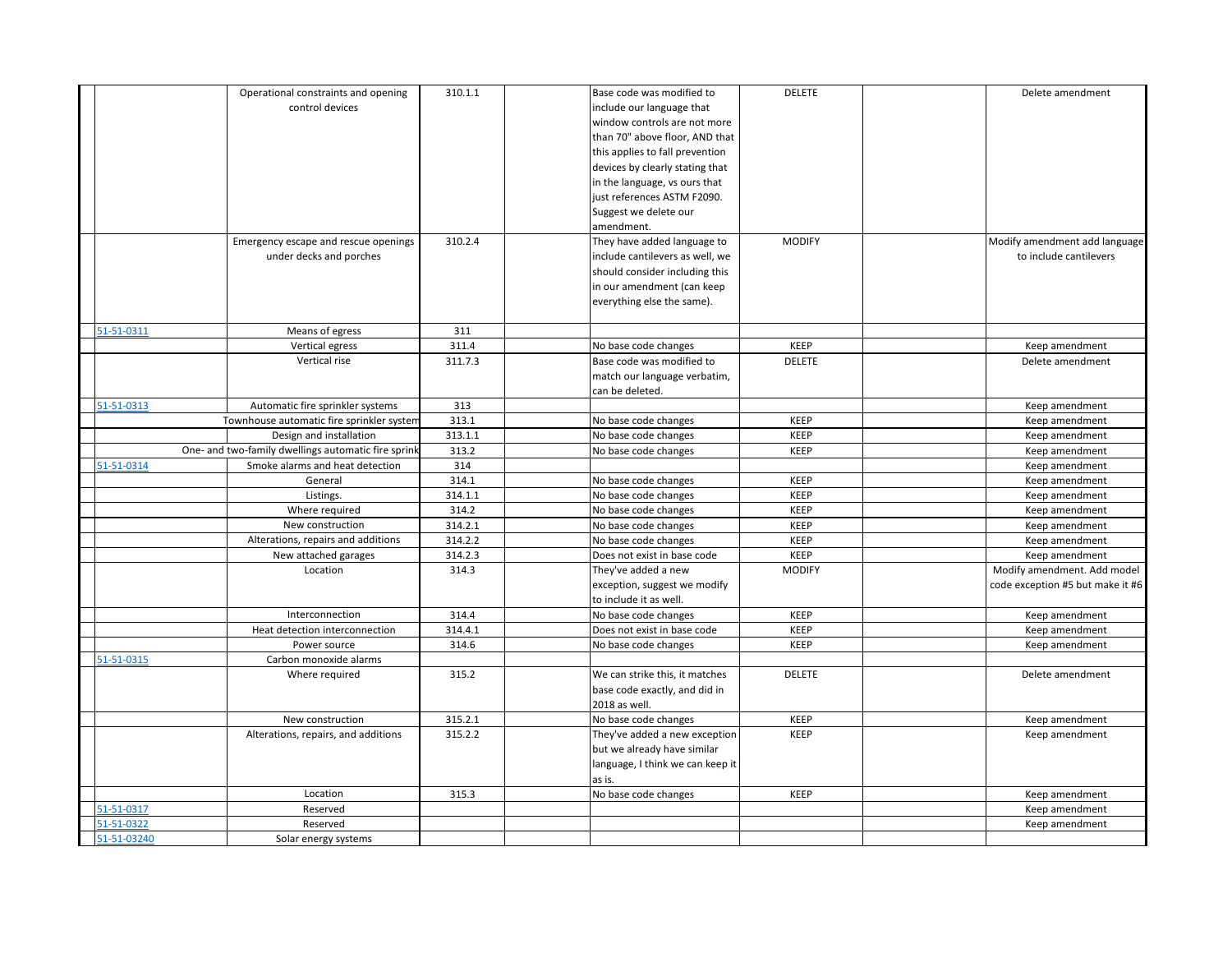|            | Photovoltaic systems                 | 324.3   | Base code has added a        |                                | Needs code change         |                | Staff will research         |
|------------|--------------------------------------|---------|------------------------------|--------------------------------|---------------------------|----------------|-----------------------------|
|            |                                      |         |                              | requirement for the electrical | proposal                  |                |                             |
|            |                                      |         |                              | portion of systems, so we will |                           |                |                             |
|            |                                      |         | need to modify our           |                                |                           |                |                             |
|            |                                      |         | amendment, likely adding     |                                |                           |                |                             |
|            |                                      |         | same language.               |                                |                           |                |                             |
|            | Rooftop-mounted photovoltaic systems | 324.4   | No base code changes         |                                | KEEP                      |                | Staff will research         |
|            |                                      |         |                              |                                |                           |                |                             |
|            |                                      | 324.7.1 | Not adopted                  |                                | KEEP                      | Keep amendment | Staff will research         |
| 51-51-0325 | Mezzanines                           |         | Keep, no changes             |                                |                           |                | Keep amendment              |
|            | General                              | 325.1   |                              |                                |                           |                |                             |
| 51-51-0326 | Habitable attic                      |         | This whole section has       |                                | Needs code change         | Keep amendment | Code change proposal needed |
|            |                                      |         |                              | changed, will need attention.  | proposal                  |                |                             |
|            |                                      |         |                              | There is an error in the base  |                           |                |                             |
|            |                                      |         |                              | code, it says habitable attics |                           |                |                             |
|            |                                      |         | shall comply with 326.2      |                                |                           |                |                             |
|            |                                      |         |                              | through 326.3 however there is |                           |                |                             |
|            |                                      |         |                              | an additional section 326.4.   |                           |                |                             |
|            | General                              | 326.1   | see above                    |                                |                           | Keep amendment | Code change proposal needed |
|            | Minimum dimension                    | 326.2   | see above                    |                                |                           | Keep amendment | Code change proposal needed |
|            | Story above grade plane              | 326.3   | see above                    |                                |                           | Keep amendment | Code change proposal needed |
|            | Means of egress                      | 326.4   | see above                    |                                |                           | Keep amendment | Code change proposal needed |
| 51-51-0327 | Sleeping lofts                       | 327     | NOTE: Reviewed against       |                                |                           |                |                             |
|            |                                      |         | Appendix Q Tiny Homes        |                                |                           |                |                             |
|            | General                              | 327.1   | No base code changes         |                                | KEEP                      |                |                             |
|            | Sleeping area loft and dimensions    | 327.2   | No base code changes         |                                | KEEP                      |                |                             |
|            | Area                                 | 327.2.1 | No base code changes         |                                | KEEP                      |                |                             |
|            | Minimum horizontal dimensions        | 327.2.2 |                              | Base code only changed to add  | KEEP                      |                |                             |
|            |                                      |         |                              | the word "horizontal" to this  |                           |                |                             |
|            |                                      |         | section title, no additional |                                |                           |                |                             |
|            |                                      |         | changes were made.           |                                |                           |                |                             |
|            |                                      |         |                              |                                |                           |                |                             |
|            | Height effect on sleeping loft       | 327.2.3 |                              | Base code has added a new      | MODIFY: Adopt/include     |                |                             |
|            |                                      |         | figure to help with          |                                | new figure (number it     |                |                             |
|            |                                      |         |                              | understanding which portion of | Figure R327.2.3); Revise  |                |                             |
|            |                                      |         |                              | sleeping loft counts towards   | text at end of paragraph  |                |                             |
|            |                                      |         |                              | minimum required floor area.   | to reference figure: "See |                |                             |
|            |                                      |         |                              |                                | Figure R327.2.3."         |                |                             |
|            | Sleeping loft access and egress      | 327.3   |                              | Base code was changed to add   | MODIFY: Revise this       |                |                             |
|            |                                      |         | our same requirement for     |                                | section to match base     |                |                             |
|            |                                      |         |                              | access and egress, but has     | code language exactly.    |                |                             |
|            |                                      |         | worded it differently.       |                                | NOTE: Normally in this    |                |                             |
|            |                                      |         |                              |                                | case I would say we can   |                |                             |
|            |                                      |         |                              |                                | delete our amendment      |                |                             |
|            |                                      |         |                              |                                | because we want to        |                |                             |
|            |                                      |         |                              |                                | match base code           |                |                             |
|            |                                      |         |                              |                                | language, however with    |                |                             |
|            |                                      |         |                              |                                | this text coming from     |                |                             |
|            |                                      |         |                              |                                | Appendix Q I think we     |                |                             |
|            |                                      |         |                              |                                | still need the            |                |                             |
|            |                                      |         |                              |                                | amendment?                |                |                             |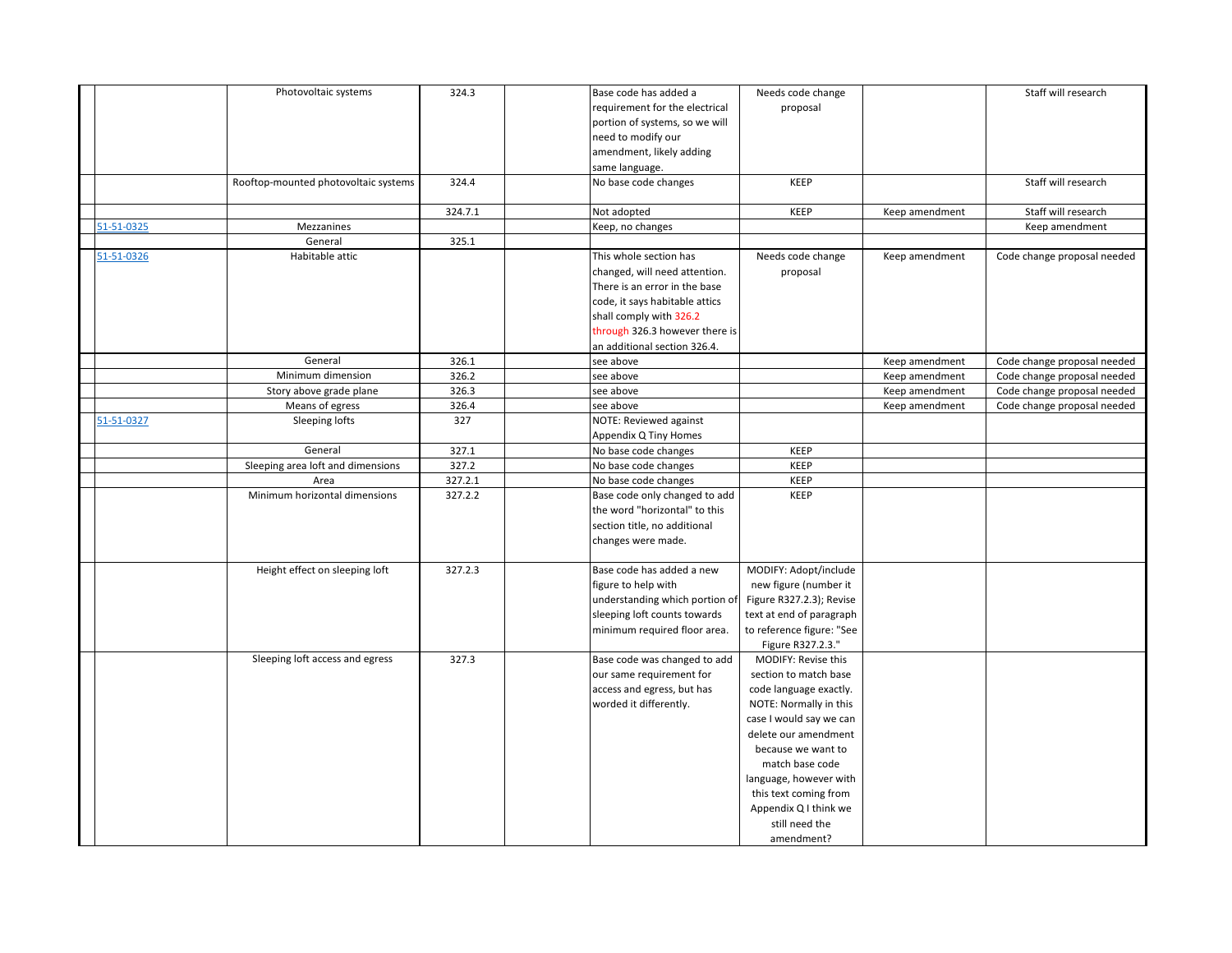|            | Stairways                            | 327.3.1   | Base code was only modified to  | <b>KEEP</b>              |                          |
|------------|--------------------------------------|-----------|---------------------------------|--------------------------|--------------------------|
|            |                                      |           | update a section number         |                          |                          |
|            |                                      |           | reference, our existing text is |                          |                          |
|            |                                      |           | correct, no changes necessary.  |                          |                          |
|            |                                      |           |                                 |                          |                          |
|            | Headroom                             | 327.3.1.1 | Base code changed to pretty     | MODIFY: Grammar          |                          |
|            |                                      |           | much match us                   | suggestions only: remove |                          |
|            |                                      |           |                                 | the comma after          |                          |
|            |                                      |           |                                 | "landing," and remove    |                          |
|            |                                      |           |                                 | the apostrophe in        |                          |
|            |                                      |           |                                 | "nosing's" (should be    |                          |
|            |                                      |           |                                 | plural not possessive).  |                          |
|            | Width                                | 327.3.1.2 | No base code changes            | KEEP                     |                          |
|            | <b>Treads and Risers</b>             | 327.3.1.3 | No base code changes            | KEEP                     |                          |
|            | Landings                             | 327.3.1.4 | Was previously not in the base  | <b>KEEP</b>              |                          |
|            |                                      |           | code, they have now added       |                          |                          |
|            |                                      |           | this verbatim to ours.          |                          |                          |
|            | Landing platform                     | 327.3.1.5 | Base code has revised the       | MODIFY: Revise to match  |                          |
|            |                                      |           | dimensions for landing          | same dimensions as base  |                          |
|            |                                      |           | platforms, including a new      | code.                    |                          |
|            |                                      |           | minimum landing platform        |                          |                          |
|            |                                      |           | riser height.                   |                          |                          |
|            | Handrails                            | 327.3.1.6 | No base code changes            | <b>KEEP</b>              |                          |
|            | Stairway guards                      | 327.3.1.7 | Base code revised to match us   | <b>KEEP</b>              |                          |
|            |                                      |           | verbatim                        |                          |                          |
|            | Ladders                              | 327.3.2   | No base code changes            | <b>KEEP</b>              |                          |
|            | Size and capacity                    | 327.3.2.1 | Base code was revised to        | <b>KEEP</b>              |                          |
|            |                                      |           | match our minimum 300-          |                          |                          |
|            |                                      |           | pound load capacity.            |                          |                          |
|            | Incline                              | 327.3.2.2 | No base code changes            | <b>KEEP</b>              |                          |
|            | Alternating tread devices            | 327.3.3   | No base code changes            | KEEP                     |                          |
|            | Ships ladders                        | 327.3.4   | No base code changes            | KEEP                     |                          |
|            | Sleeping loft guards                 | R327.4    | Base code was revised to        | <b>KEEP</b>              |                          |
|            |                                      |           | match our requirements          |                          |                          |
|            | Emergency escape and rescue openings | 327.5     | No base code changes            | <b>KEEP</b>              |                          |
|            |                                      |           |                                 |                          |                          |
| 51-51-0328 | Swimming pools, spas, and hot tubs   | 328       |                                 |                          |                          |
|            | General                              | 328.1     | No base code changes            | <b>KEEP</b>              | Keep amendment           |
| 51-51-0329 |                                      | 329       | This section has been heavily   | Needs code change        | Copy model and renumber  |
|            |                                      |           | modified in the base code, will | proposal overall         | Modify amendment Come up |
|            |                                      |           | need review and changes to      |                          | with numbering Fix       |
|            |                                      |           | our amendments. They have       |                          |                          |
|            |                                      |           | also added two new sections     |                          |                          |
|            |                                      |           | for Stationary Engine           |                          |                          |
|            |                                      |           | Generators and Stationary Fuel  |                          |                          |
|            |                                      |           | Cell Power Systems. These new   |                          |                          |
|            |                                      |           | sections will push subsequent   |                          |                          |
|            |                                      |           | section numbers.                |                          |                          |
|            | General                              | 329.1     | New exceptions were added       | <b>MODIFY</b>            | Copy model and renumber  |
|            |                                      |           |                                 |                          | Modify amendment         |
|            | <b>Equipment Listing</b>             | 329.2     |                                 | <b>KEEP</b>              | Copy model and renumber  |
|            |                                      |           |                                 |                          | Modify amendment         |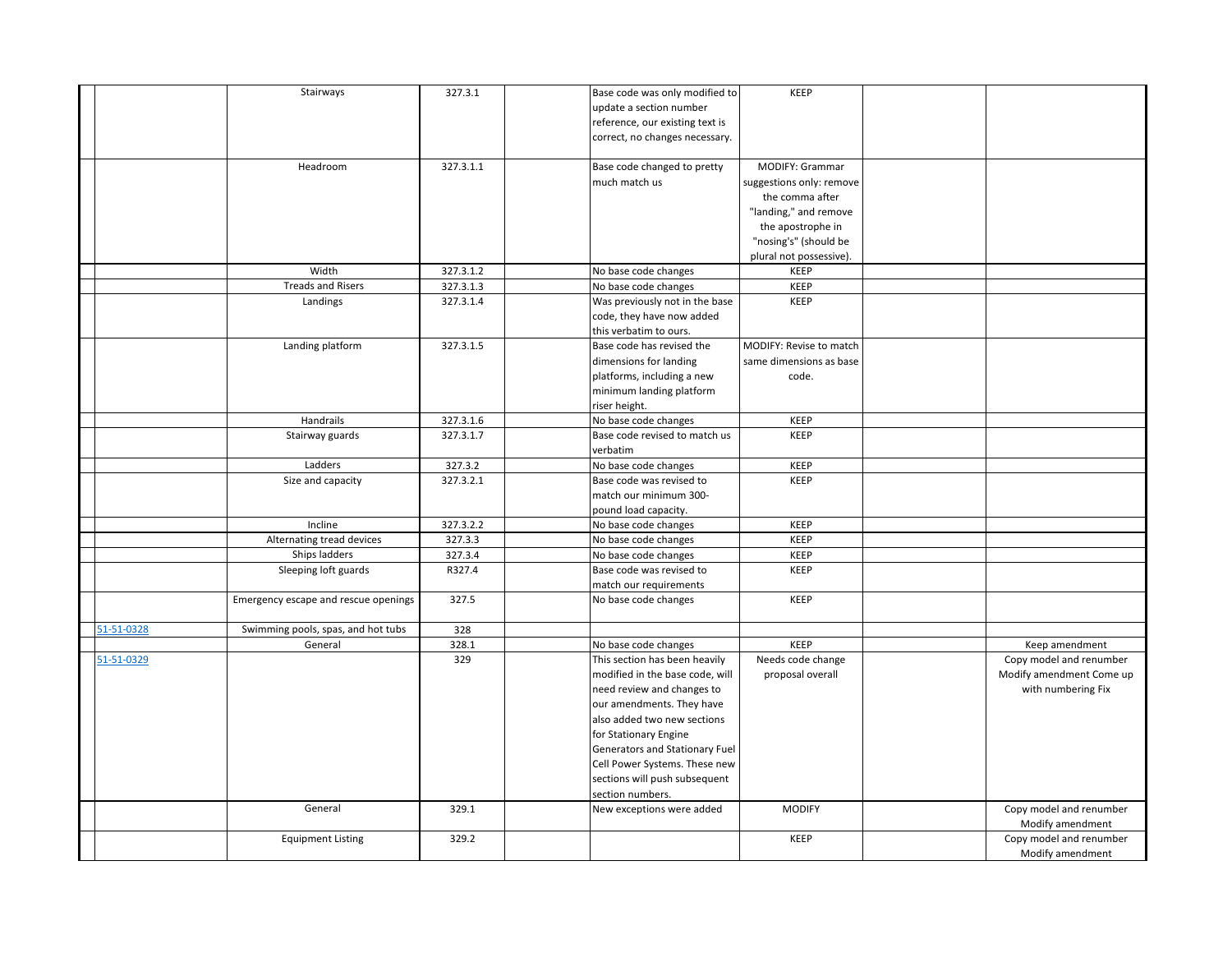|            | Installation                          | 329.3     |     | New subsection under this was   | KEEP          | Copy model and renumber |
|------------|---------------------------------------|-----------|-----|---------------------------------|---------------|-------------------------|
|            |                                       |           |     | added                           |               | Modify amendment        |
|            | <b>Electrical installation</b>        | 329.4     |     | Renumber to R329.6 to           | <b>MODIFY</b> | Copy model and renumber |
|            |                                       |           |     | accommodate new sections        |               | Modify amendment        |
|            |                                       |           |     | ahead of it.                    |               |                         |
|            | Ventilation                           | 329.5     |     | Renumber to 329.9               | <b>MODIFY</b> | Copy model and renumber |
|            |                                       |           |     |                                 |               | Modify amendment        |
|            | Commissioning                         | 329.6     |     | Renumber. Does not exist in     |               | Copy model and renumber |
|            |                                       |           |     | base code so not sure where it  |               | Modify amendment        |
|            |                                       |           |     | goes.                           |               |                         |
|            | Installation prior to closing         | 329.6.1   |     | Renumber too                    |               | Copy model and renumber |
|            |                                       |           |     |                                 |               | Modify amendment        |
|            | Protection from impact                | 329.7     |     | Renumber to 329.8               | <b>MODIFY</b> | Copy model and renumber |
|            |                                       |           |     |                                 |               | Modify amendment        |
| 51-51-0330 | Adult family homes                    | 330       | 332 | Revise section number to 332    | <b>MODIFY</b> | Copy model and renumber |
|            |                                       |           |     | to accommodate two new          |               | Modify amendment        |
|            |                                       |           |     | sections in the base code that  |               |                         |
|            |                                       |           |     |                                 |               |                         |
|            |                                       |           |     | appear directly after ESS. No   |               |                         |
|            |                                       |           |     | other changes necessary since   |               |                         |
|            |                                       |           |     | this whole section is unique to |               |                         |
|            |                                       |           |     | WA.                             |               |                         |
|            | General                               | 333.1     | 332 |                                 |               | Copy model and renumber |
|            |                                       |           |     |                                 |               | Modify amendment        |
|            | Reserved                              | 330.2     | 332 |                                 |               | Copy model and renumber |
|            |                                       |           |     |                                 |               | Modify amendment        |
|            | Sleeping room classification          | 330.3     | 332 |                                 |               | Copy model and renumber |
|            |                                       |           |     |                                 |               | Modify amendment        |
|            | Types of locking devices and door     | 330.4     | 332 |                                 |               | Copy model and renumber |
|            | activation                            |           |     |                                 |               | Modify amendment        |
|            | Smoke and carbon monoxide alarm       | 330.5     | 332 |                                 |               | Copy model and renumber |
|            | requirements                          |           |     |                                 |               | Modify amendment        |
|            | Escape windows and doors              | 330.6     | 332 |                                 |               | Copy model and renumber |
|            |                                       |           |     |                                 |               | Modify amendment        |
|            | Fire apparatus access roads and water | 330.7     | 332 |                                 |               | Copy model and renumber |
|            | supply for fire protection            |           |     |                                 |               | Modify amendment        |
|            | Grab bar general requirements         | 330.8     | 332 |                                 |               | Copy model and renumber |
|            |                                       |           |     |                                 |               | Modify amendment        |
|            | Grab bar cross section                | 330.8.1   | 332 |                                 |               | Copy model and renumber |
|            |                                       |           |     |                                 |               | Modify amendment        |
|            | Grab bar installation                 | 330.8.2   | 332 |                                 |               | Copy model and renumber |
|            |                                       |           |     |                                 |               | Modify amendment        |
|            | Grab bars at water closets            | 330.8.3   | 332 |                                 |               | Copy model and renumber |
|            |                                       |           |     |                                 |               | Modify amendment        |
|            | Fixed position grab bars              | 330.8.3.1 | 332 |                                 |               | Copy model and renumber |
|            |                                       |           |     |                                 |               | Modify amendment        |
|            | Swing-up grab bars                    | 330.8.3.2 | 332 |                                 |               | Copy model and renumber |
|            |                                       |           |     |                                 |               | Modify amendment        |
|            | Grab bars at bathtubs                 | 330.8.4   | 332 |                                 |               | Copy model and renumber |
|            |                                       |           |     |                                 |               | Modify amendment        |
|            |                                       |           |     |                                 |               |                         |
|            | Vertical grab bars                    | 330.8.4.1 | 332 |                                 |               | Copy model and renumber |
|            |                                       |           |     |                                 |               | Modify amendment        |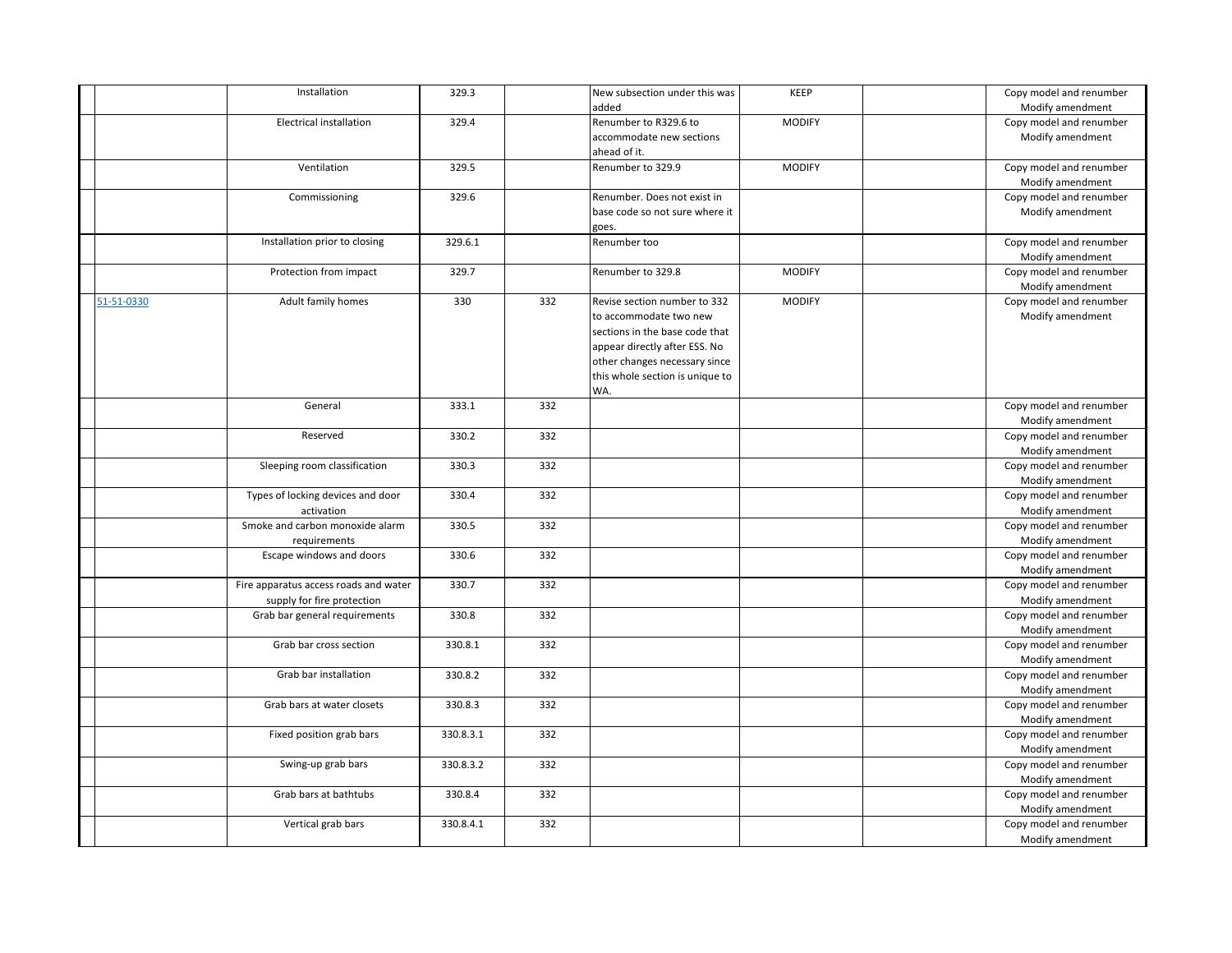|                                         | Horizontal grab bars                 | 330.8.4.2    | 332         |                                                |               |                     | Copy model and renumber                        |
|-----------------------------------------|--------------------------------------|--------------|-------------|------------------------------------------------|---------------|---------------------|------------------------------------------------|
|                                         |                                      |              |             |                                                |               |                     | Modify amendment                               |
|                                         | Grab bars at shower stalls           | 330.8.5      | 332         |                                                |               |                     | Copy model and renumber                        |
|                                         |                                      |              |             |                                                |               |                     | Modify amendment                               |
|                                         | Vertical grab bars                   | 330.8.5.1    | 332         |                                                |               |                     | Copy model and renumber                        |
|                                         |                                      |              |             |                                                |               |                     | Modify amendment                               |
|                                         | Horizontal grab bars                 | 330.8.5.2    | 332         |                                                |               |                     | Copy model and renumber                        |
|                                         |                                      |              |             |                                                |               |                     | Modify amendment                               |
|                                         | Ramps                                | 330.9        | 332         |                                                |               |                     | Copy model and renumber                        |
|                                         |                                      |              |             |                                                |               |                     | Modify amendment                               |
|                                         | Handrails for ramps                  | 330.9.1      | 332         |                                                |               |                     | Copy model and renumber                        |
|                                         |                                      |              |             |                                                |               |                     | Modify amendment                               |
|                                         | Stair treads and risers              | 330.1        | 332         |                                                |               |                     | Copy model and renumber                        |
|                                         |                                      |              |             |                                                |               |                     | Modify amendment                               |
|                                         | Handrails for treads and risers      | 330.10.1     | 332         |                                                |               |                     | Copy model and renumber                        |
|                                         |                                      |              |             |                                                |               |                     | Modify amendment                               |
|                                         | Shower stalls                        | 330.11       | 332         |                                                |               |                     | Copy model and renumber                        |
| 51-51-0331                              | Family home child care               | 331.0.       | 333         | Revise section number to 333                   | <b>MODIFY</b> |                     | Modify amendment<br>Copy model and renumber    |
|                                         |                                      |              |             |                                                |               |                     | Modify amendment                               |
|                                         |                                      |              |             |                                                |               |                     |                                                |
| 51-51-0332                              | Protection against radon             | 332          | 334         | Revise section number to 334                   | <b>MODIFY</b> |                     | Copy model and renumber                        |
|                                         |                                      |              |             |                                                |               |                     | Modify amendment                               |
|                                         | Protection against radon             | 332.1        | 334.1       | Does not exist in base code;                   | <b>MODIFY</b> |                     | Copy model and renumber                        |
|                                         |                                      |              |             | modify section number to                       |               |                     | Modify amendment                               |
|                                         |                                      |              |             | 334.1                                          |               |                     |                                                |
|                                         |                                      |              |             |                                                |               |                     |                                                |
|                                         |                                      |              |             |                                                |               |                     |                                                |
|                                         |                                      |              |             | 04 Foundations                                 |               |                     |                                                |
|                                         |                                      |              |             |                                                |               |                     |                                                |
| AG Member: Annie O'Rourke<br>51-51-0403 | Footings                             | 403          | 403         |                                                |               |                     |                                                |
|                                         | Minimum size                         | 403.1.1      | 403.1.1     |                                                |               | Delete amendment    |                                                |
|                                         |                                      |              |             | No change in model code - up<br>for discussion |               |                     | Are we adding graphs and<br>keeping the tables |
|                                         | Foundation anchorage                 | 403.1.6      | 403.1.6     | Covered in model code                          |               | Delete amendment    | Delete amendment                               |
|                                         | Form materials and form ties         | 404.1.3.3.6  | 404.1.3.3.6 |                                                |               | Needs to be removed | Delete amendment                               |
|                                         |                                      |              |             |                                                |               | from section 403    |                                                |
| 51-51-0404                              | Foundation and retaining walls       | 404          | 404         |                                                |               |                     |                                                |
|                                         | Form materials and form ties         | 404.1.3.3.6  | 404.1.3.3.6 | Covered in model code                          |               | Delete amendment    | Delete amendment                               |
| 51-51-0408                              | Under-floor space                    | 408          | 408         |                                                |               |                     |                                                |
|                                         | Ventilation                          | 408.1        | 408.1       | rewrite amendment for intent                   |               | Keep amendment      | Correlate                                      |
|                                         |                                      |              |             |                                                |               |                     |                                                |
|                                         | Openings for under-floor ventilation | 408.2        | 408.2       | rewrite amendment for intent                   |               | Keep amendment      | Correlate                                      |
|                                         |                                      |              |             |                                                |               |                     |                                                |
|                                         | Unvented crawl space                 | 408.3        | 408.3       | 2018 section R408.3 entirely                   |               | Keep amendment      | Keep amendment                                 |
|                                         |                                      |              |             | not just state amended                         |               |                     |                                                |
|                                         |                                      |              |             | portion.                                       |               |                     |                                                |
|                                         |                                      |              |             | 05 Floors                                      |               |                     |                                                |
| <b>FAG Member: Annie O'Rourke</b>       |                                      |              |             |                                                |               |                     |                                                |
| 51-51-0501                              | Reserved                             | 501          |             |                                                |               | Keep amendment      | Keep amendment                                 |
| 51-51-0502                              | Reserved                             | 502          |             |                                                |               | Keep amendment      | Keep amendment                                 |
| 51-51-0507                              | Decks<br>Decks                       | 507<br>507.1 | 507.1       | Covered in model code                          |               | Delete amendment    | Delete amendment                               |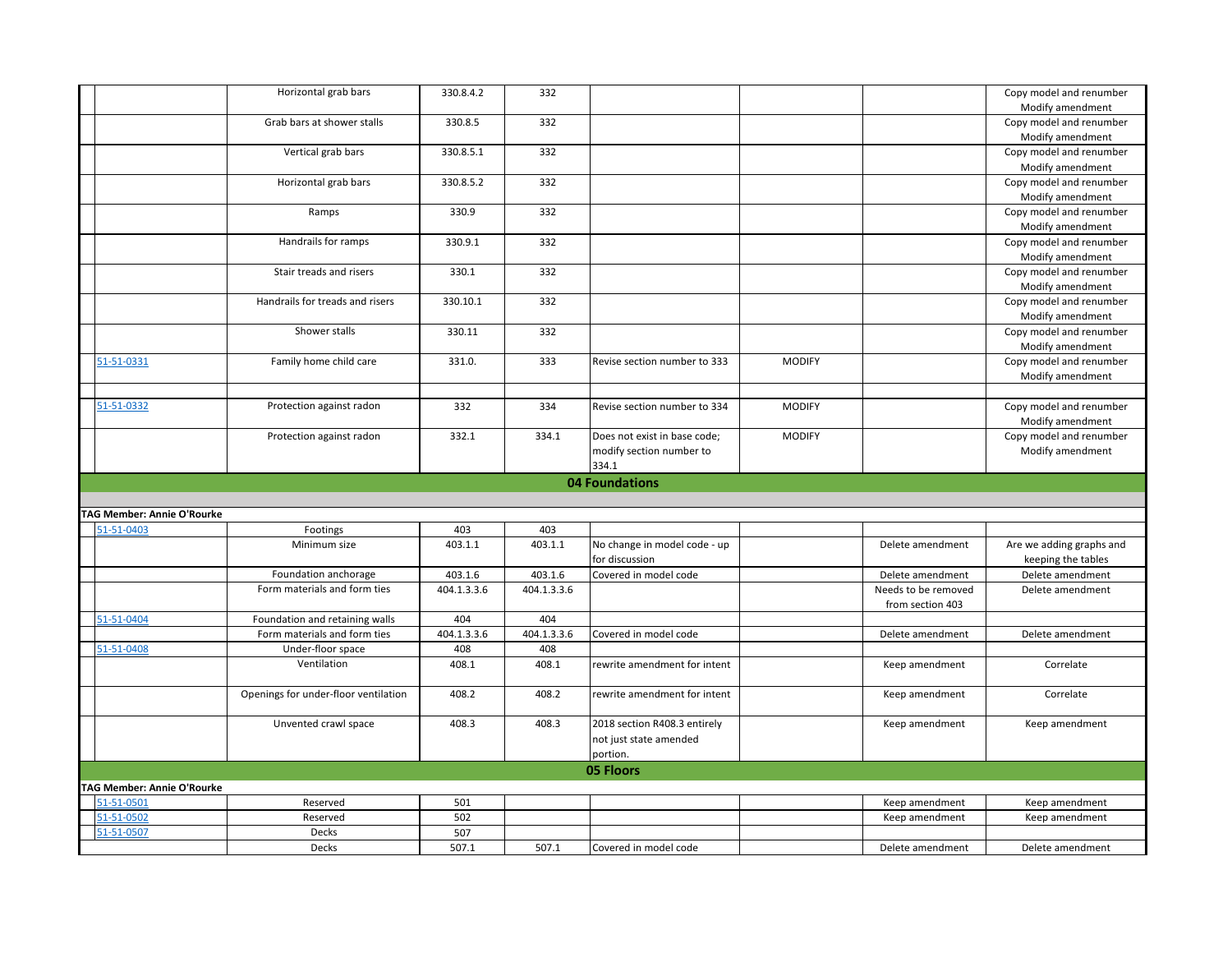|                                                         | Minimum footing size for decks        | 507.3.1 Table  | 507.3.1                           | Now in model code with added        | Modify amendment | Modify amendment Remove (b) |
|---------------------------------------------------------|---------------------------------------|----------------|-----------------------------------|-------------------------------------|------------------|-----------------------------|
|                                                         |                                       |                |                                   | conditions and fixed footnote b     |                  | LIVE OR                     |
|                                                         |                                       |                |                                   |                                     |                  | <b>GROUND</b>               |
|                                                         |                                       |                |                                   |                                     |                  | SNOW                        |
|                                                         |                                       |                |                                   |                                     |                  | LOADb                       |
|                                                         |                                       |                |                                   |                                     |                  | (psf)                       |
|                                                         | Deck post                             | 507.4          | 507.4                             | Now in model code with              | Keep amendment   | Keep amendment              |
|                                                         |                                       |                |                                   | added conditions                    |                  |                             |
|                                                         | Deck beams                            | 507.5          | 507.5                             | too many other wood species         | Keep amendment   | Keep amendment              |
|                                                         |                                       |                |                                   | adds 4 new tables                   |                  |                             |
|                                                         | Deck joist                            | 507.6          |                                   | Covered in model code               | Delete amendment | Keep amendment              |
|                                                         | Band joist details                    | 507.9.1.2      | 507.9                             | Covered in model code               | Keep amendment   | Keep amendment              |
|                                                         | Deck lateral load connections         | 507.9.2        |                                   | Model code did not pick up          | Keep amendment   | Keep amendment              |
|                                                         |                                       |                |                                   | unique change                       |                  |                             |
|                                                         | Placement of lag screws               | Table 507.9.1. | Table                             | Model code did not pick up          | Keep amendment   | Modify amendment fix        |
|                                                         |                                       |                | 507.9.1.3(2)                      | unique change NOTE: Table           |                  | numbering                   |
|                                                         |                                       |                |                                   | number needs correction             |                  |                             |
|                                                         | Deck ledger connection                |                | Table 507.9.3(1) Table 507.9.3(1) | Covered in model code               | Delete amendment | Keep amendment              |
|                                                         |                                       |                |                                   | <b>06 Wall Construction</b>         |                  |                             |
| TAG Member: Michelle Yee / Micah Chappell<br>51-51-0602 | Wood wall framing                     | 602            |                                   |                                     |                  |                             |
|                                                         | Used sawn lumber                      | 602.1.1.1      |                                   |                                     | Keep amendment   | Keep amendment              |
|                                                         | Cripple walls                         | 602.9          |                                   |                                     |                  | Keep amendment              |
|                                                         | Cripple wall bracing                  | 602.10.10      |                                   |                                     |                  | Keep amendment              |
| 51-51-0608                                              | Exterior concrete wall construction   | 608            |                                   |                                     |                  |                             |
|                                                         | General                               | 608.1          |                                   |                                     |                  | Delete amendment            |
|                                                         | Concrete and materials for concrete   | 608.5.1        |                                   |                                     |                  | Delete amendment            |
| 51-51-0609                                              | Exterior windows and doors            | 609            |                                   |                                     |                  |                             |
|                                                         | <b>Testing and labeling</b>           | 609.3          |                                   |                                     |                  | Keep amendment              |
| 51-51-0612                                              | Reserved                              | 612            |                                   |                                     | Keep amendment   | Keep amendment              |
|                                                         |                                       |                |                                   | 07 Wall Covering                    |                  |                             |
| TAG Member: Michelle Yee / Micah Chappell               |                                       |                |                                   |                                     |                  |                             |
| 51-51-0702                                              | <b>Interior Covering</b>              | 702            |                                   |                                     |                  |                             |
|                                                         | Other finishes                        | 702.5          |                                   |                                     |                  | Keep amendment              |
| 51-51-0703                                              | <b>Exterior Covering</b>              | 703            |                                   |                                     |                  |                             |
|                                                         | Water resistance                      | 703.1.1        |                                   |                                     |                  | Keep amendment              |
|                                                         | Water-resistive barrier               | 703.2          |                                   |                                     |                  | Delete amendment            |
|                                                         | Flashing                              | 703.4          |                                   |                                     |                  | Delete amendment            |
|                                                         | Lap Siding                            | 703.10.2       |                                   |                                     |                  | Keep amendment              |
|                                                         |                                       |                |                                   | <b>08 Roof-Ceiling Construction</b> |                  |                             |
| TAG Member: Quyen Thai                                  |                                       |                |                                   |                                     |                  |                             |
| 51-51-0806                                              | Reserved                              |                |                                   |                                     | Keep amendment   | Keep amendment              |
|                                                         |                                       |                |                                   |                                     |                  |                             |
|                                                         |                                       |                |                                   | <b>09 Roof Assemblies</b>           |                  |                             |
| TAG Member: Quyen Thai                                  |                                       |                |                                   |                                     |                  |                             |
| 51-51-0903                                              | Weather protection                    | 903            |                                   |                                     |                  |                             |
|                                                         | Secondary (emergency overflow) drains | 903.4.1        |                                   | No notes?                           | Keep amendment   | Keep amendment              |
|                                                         | or scuppers                           |                |                                   |                                     |                  |                             |
|                                                         |                                       |                |                                   |                                     |                  |                             |
|                                                         |                                       |                |                                   |                                     |                  |                             |
|                                                         |                                       |                |                                   | <b>10 Chimneys and Fireplaces</b>   |                  |                             |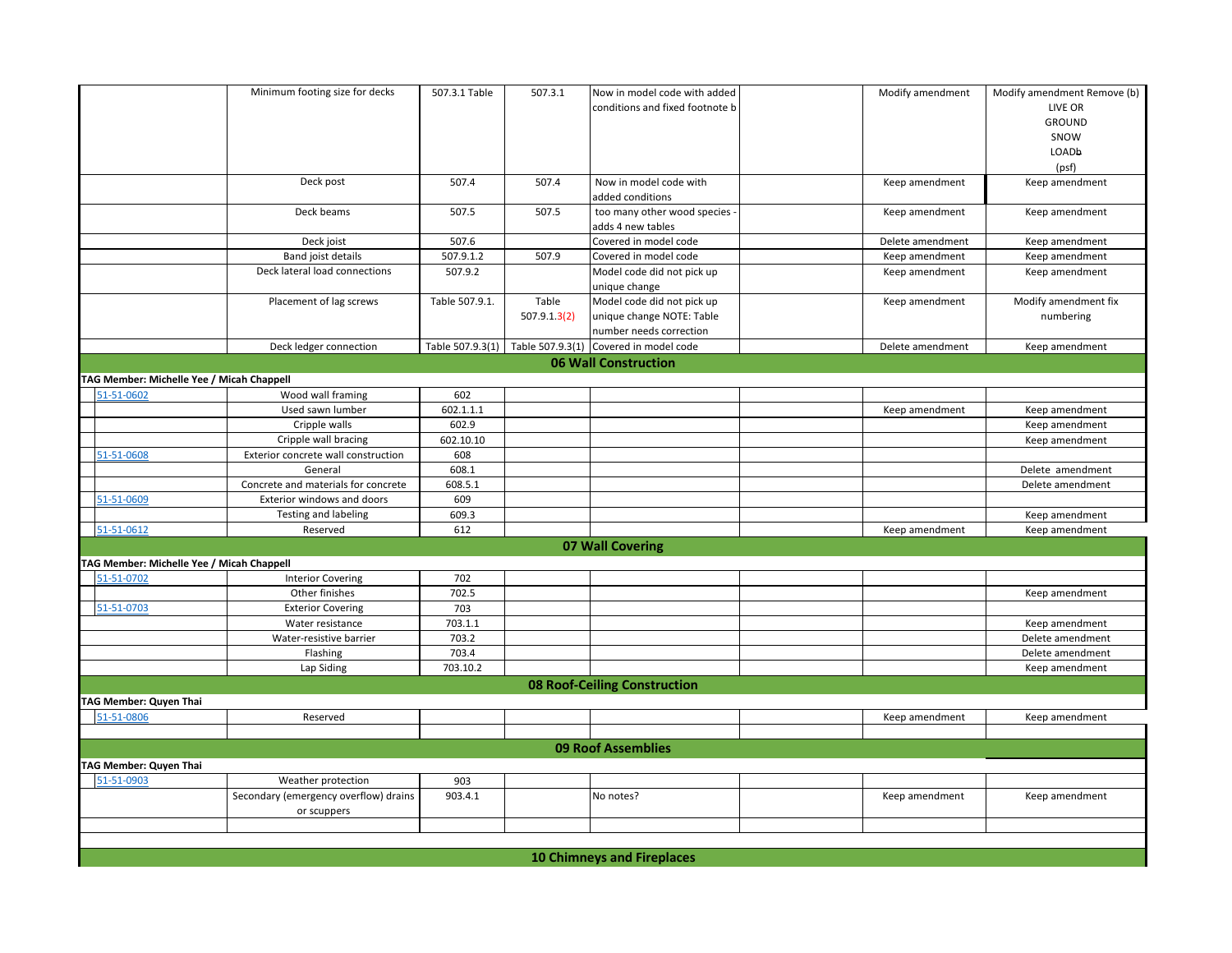| TAG Member: Quyen Thai |                                          |                 |          |                                                 |                          |                      |
|------------------------|------------------------------------------|-----------------|----------|-------------------------------------------------|--------------------------|----------------------|
| 51-51-1001             | Masonry fireplaces                       | 1001            |          |                                                 |                          |                      |
|                        | Damper                                   | 1001.7.1        | 1001.7.1 | Notes?                                          | Keep amendment           | Keep amendment       |
| 51-51-1002             | Masonry heaters                          | 1002            |          |                                                 |                          |                      |
|                        | Installation                             | 1002.2          |          |                                                 |                          | Keep amendment       |
|                        | Combustion air and doors                 | 1002.2.1        |          |                                                 |                          | Keep amendment       |
| 51-51-1004             | Factory-built fireplaces                 | 1004            |          |                                                 |                          |                      |
|                        | Emission standards for factory-built     | 1004.1.1        |          |                                                 |                          | Keep amendment       |
|                        | fireplaces                               |                 |          |                                                 |                          |                      |
|                        | Emission standards for certified masonry | 1004.1.2        | 1004.1.2 | Emission standards for factory-                 | Keep amendment           | Keep amendment       |
|                        | and concrete fireplaces                  |                 |          | built fireplaces   Emission                     |                          |                      |
|                        |                                          |                 |          | standards for certified masonry                 |                          |                      |
|                        |                                          |                 |          | and concrete fireplaces                         |                          |                      |
|                        |                                          |                 |          |                                                 |                          |                      |
| 51-51-1006             | Exterior air supply                      | 1006            |          |                                                 |                          |                      |
|                        |                                          | 1006.1.1-1006.2 |          |                                                 | Research needed by staff | Code proposal needed |
|                        |                                          |                 |          |                                                 |                          |                      |
|                        | Passageway                               | 1006.4          |          | Passage Way (Not Adopted)                       | Keep amendment           | Keep amendment       |
|                        |                                          |                 |          | Solid fuel-burning appliances                   |                          |                      |
|                        |                                          |                 |          | and fireplaces                                  |                          |                      |
|                        | Solid fuel burning appliances and        | 1006.6          |          |                                                 | Keep amendment           | Keep amendment       |
|                        | fireplaces                               |                 |          |                                                 |                          |                      |
|                        |                                          |                 |          | <b>12 Mechanical Administration</b>             |                          |                      |
| <b>TAG Member: TBD</b> |                                          |                 |          |                                                 |                          |                      |
| 51-51-1201             | General                                  | 1201            |          |                                                 |                          | <b>Energy TAG</b>    |
|                        | Scope                                    | 1201.1          |          |                                                 |                          | <b>Energy TAG</b>    |
|                        | <b>Construction Document</b>             | 1201.3          |          |                                                 |                          | <b>Energy TAG</b>    |
|                        | Testing                                  | 1201.4          |          |                                                 |                          | <b>Energy TAG</b>    |
|                        |                                          |                 |          | 13 General Mechanical System Requirements       |                          |                      |
|                        |                                          |                 |          |                                                 |                          |                      |
| <b>TAG Member: TBD</b> |                                          |                 |          |                                                 |                          |                      |
| 51-51-1301             | General                                  | 1301            |          |                                                 |                          | <b>Energy TAG</b>    |
|                        | Identification                           | 1301.2          |          |                                                 |                          | <b>Energy TAG</b>    |
| 51-51-1302             | Reserved                                 | 1302            |          |                                                 | Keep amendment           | <b>Energy TAG</b>    |
| 51-51-1307             | Appliance installation                   | 1307            |          |                                                 |                          | <b>Energy TAG</b>    |
|                        | Anchorage of appliances                  | 1307.2          |          |                                                 |                          | <b>Energy TAG</b>    |
|                        |                                          |                 |          | 14 Heating and Cooling Equipment and Appliances |                          |                      |
| <b>TAG Member: TBD</b> |                                          |                 |          |                                                 |                          |                      |
| 51-51-1413             | Evaporative cooling equipment            | 1413            |          |                                                 |                          | <b>Energy TAG</b>    |
|                        | General                                  | 1413.1          |          |                                                 |                          | <b>Energy TAG</b>    |
| 51-51-1415             | Reserved                                 | 1415            |          |                                                 | Keep amendment           | <b>Energy TAG</b>    |
|                        |                                          |                 |          |                                                 |                          |                      |
|                        |                                          |                 |          | <b>15 Exhaust Systems</b>                       |                          |                      |
| <b>TAG Member: TBD</b> |                                          |                 |          |                                                 |                          |                      |
| 51-51-1501             | Reserved                                 |                 |          |                                                 | Keep amendment           | <b>Energy TAG</b>    |
| 51-51-1503             | Domestic cooking exhaust equipment       | 1503            |          |                                                 |                          | <b>Energy TAG</b>    |
|                        |                                          | 1503.2.1        |          |                                                 |                          | <b>Energy TAG</b>    |
| 51-51-1504             | Exhaust ducts and exhaust openings       | 1504            |          |                                                 |                          | <b>Energy TAG</b>    |
|                        | <b>Exhaust openings</b>                  | 1504.3          |          |                                                 |                          | <b>Energy TAG</b>    |
| 51-51-1505             | Mechanical ventilation                   | 1505            |          |                                                 |                          | <b>Energy TAG</b>    |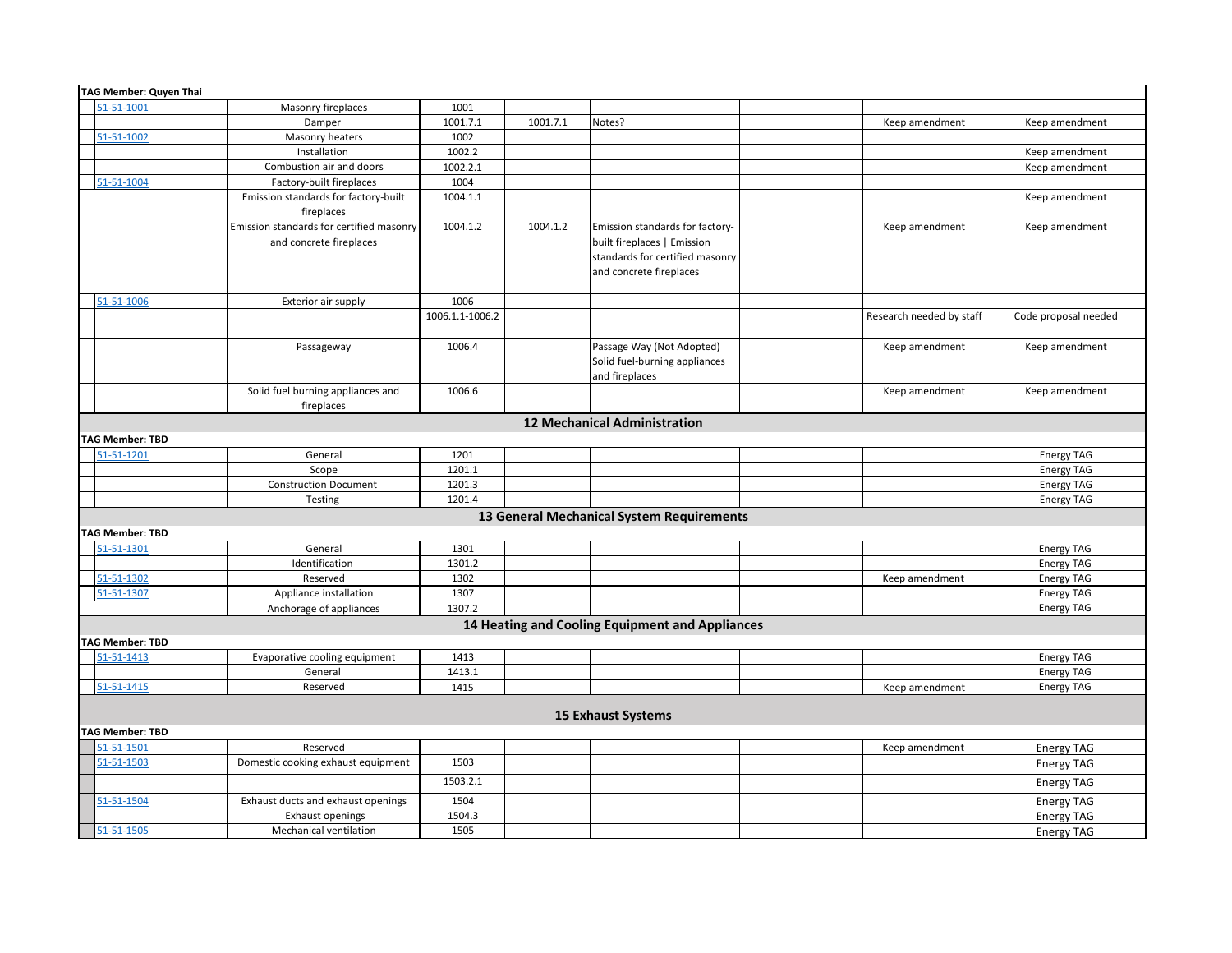|                            | Whole-house mechanical ventilation         | 1505.4      |                                     |                | <b>Energy TAG</b>                 |
|----------------------------|--------------------------------------------|-------------|-------------------------------------|----------------|-----------------------------------|
|                            | system                                     |             |                                     |                |                                   |
|                            | System design                              | 1505.4.1    |                                     |                | <b>Energy TAG</b>                 |
|                            | Whole house system component               | 1505.4.1.1  |                                     |                | <b>Energy TAG</b>                 |
|                            | requirements<br>Exhaust fans               | 1505.4.1.2  |                                     |                |                                   |
|                            |                                            |             |                                     |                | <b>Energy TAG</b>                 |
|                            | Supply fans                                | 1505.4.1.3  |                                     |                | <b>Energy TAG</b>                 |
|                            | Balanced whole house ventilation<br>system | 1505.4.1.4  |                                     |                | <b>Energy TAG</b>                 |
|                            | Furnace integrated supply                  | 1505.4.1.5  |                                     |                | <b>Energy TAG</b>                 |
|                            | Testing                                    | 1505.4.1.6  |                                     |                | <b>Energy TAG</b>                 |
|                            | Certificate                                | 1505.4.1.7  |                                     |                | <b>Energy TAG</b>                 |
|                            | System controls                            | 1505.4.2    |                                     |                | <b>Energy TAG</b>                 |
|                            | Mechanical ventilation rate                | 1505.4.3    |                                     |                | <b>Energy TAG</b>                 |
|                            | Ventilation quality adjustment             | 1505.4.3.1  |                                     |                | <b>Energy TAG</b>                 |
|                            | Intermittent off operation                 | 1505.4.3.2  |                                     |                | <b>Energy TAG</b>                 |
|                            | Local exhaust rates                        | 1505.4.4    |                                     |                | <b>Energy TAG</b>                 |
|                            | Local exhaust                              | 1505.4.4.1  |                                     |                | <b>Energy TAG</b>                 |
|                            | Local exhaust fans                         | 1505.4.4.2  |                                     |                | <b>Energy TAG</b>                 |
|                            | Prescriptive Exhaust Duct Sizing Table     | 1505.4.4(2) |                                     |                | <b>Energy TAG</b>                 |
| 51-51-1507                 | Reserved                                   | 1507        |                                     | Keep amendment | <b>Energy TAG</b>                 |
| 51-51-1508                 | Reserved                                   | 1508        |                                     | Keep amendment | <b>Energy TAG</b>                 |
|                            |                                            |             | <b>16 Duct Systems</b>              |                |                                   |
| <b>TAG Member: TBD</b>     |                                            |             |                                     |                |                                   |
| 51-51-1600                 | Duct systems                               | 1600        |                                     |                | <b>Energy TAG</b>                 |
|                            | Above-ground duct systems                  | 1601.1.1    |                                     |                | <b>Energy TAG</b>                 |
|                            |                                            |             | <b>17 Combustion Air</b>            |                |                                   |
| <b>TAG Member: TBD</b>     |                                            |             |                                     |                |                                   |
| 51-51-1700                 | Combustion air                             | 1700        |                                     |                | <b>Energy TAG</b>                 |
|                            | Scope                                      | 1701.1      |                                     |                | <b>Energy TAG</b>                 |
|                            |                                            |             | <b>20 Boilers and Water Heaters</b> |                |                                   |
| <b>TAG Member: TBD</b>     |                                            |             |                                     |                |                                   |
| 51-51-2000                 | Boiler and water heaters                   | 2000        |                                     |                | <b>Energy TAG</b>                 |
|                            | General                                    | 2005.1      |                                     |                | <b>Energy TAG</b>                 |
|                            |                                            |             | 21 Hydronic Piping                  |                |                                   |
| <b>TAG Member: UPC TAG</b> |                                            |             |                                     |                |                                   |
| 51-51-2101                 | Hydronic piping systems installation       | 2101        |                                     | UPC will do    |                                   |
|                            | Protection of potable water                | 2101.3      |                                     | UPC will do    | Keep amendment                    |
|                            | Prohibited tee applications                | 2101.7      |                                     | UPC will do    | Delete Amendment                  |
| 51-51-2103                 | Floor heating systems                      | 2103        |                                     | UPC will do    |                                   |
|                            | Piping joints                              | 2103.3      |                                     | UPC will do    | Modify Amendment. Delete          |
|                            |                                            |             |                                     |                | 605.3.1 and just put Section 605  |
| 51-51-2105                 | Ground source heat-pump system loop        | 2105        |                                     | UPC will do    |                                   |
|                            | piping                                     |             |                                     |                |                                   |
|                            | CPVC plastic pipe                          | 2105.9      |                                     | UPC will do    | Modify Amendment. Delete          |
|                            |                                            |             |                                     |                | 605.2.2 and just put Section 605  |
|                            | PVC plastic pipe                           | 2105.14     |                                     | UPC will do    | Modify Amendment. Delete          |
|                            |                                            |             |                                     |                | 605.12.2 and just put Section 605 |
|                            | Protection of potable water                | 2105.18     |                                     | UPC will do    | Keep amendment                    |
|                            |                                            |             |                                     |                |                                   |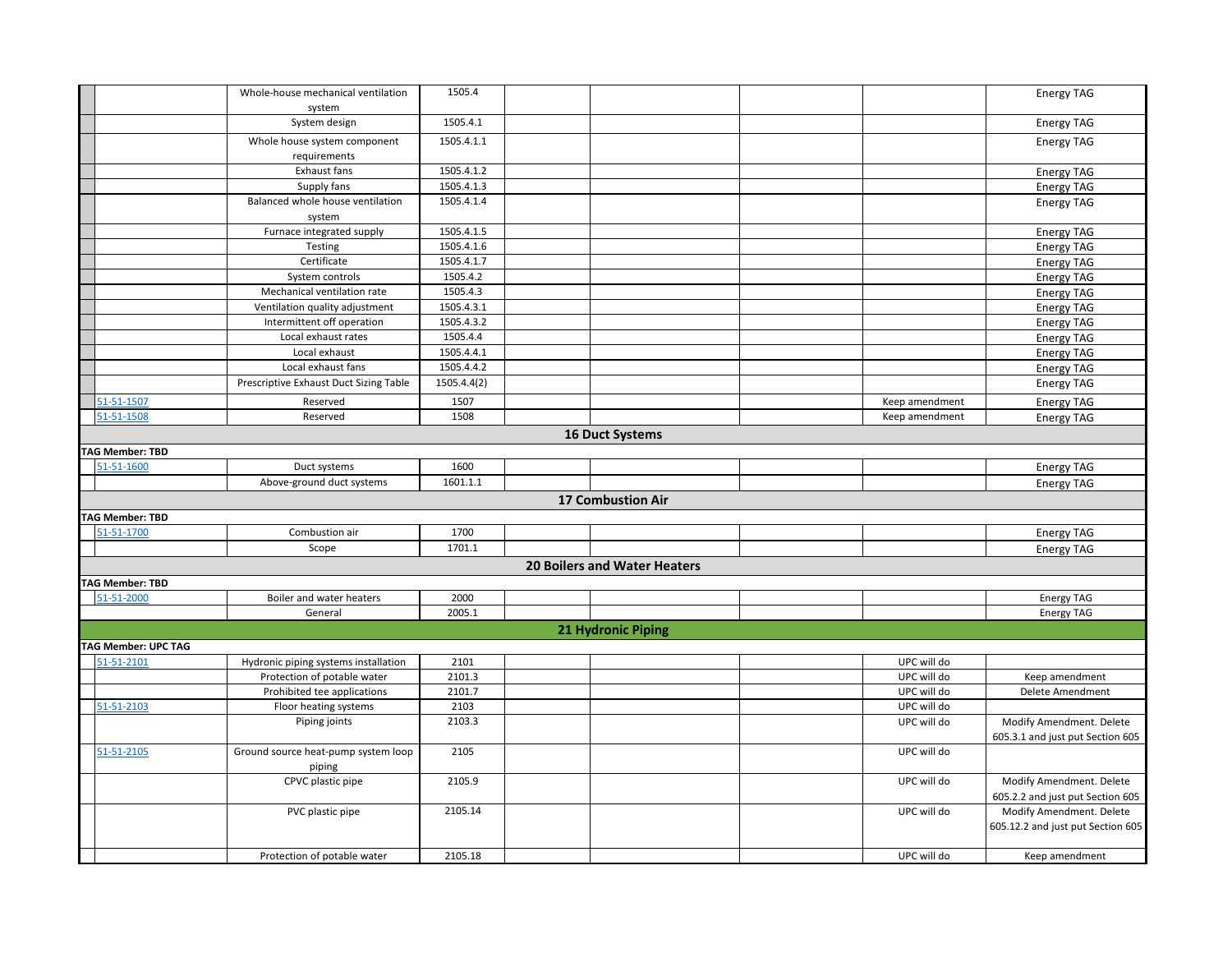|                           | Pipe penetrations                                   | 2105.19  |                                  |                               | UPC will do    | Keep amendment                    |
|---------------------------|-----------------------------------------------------|----------|----------------------------------|-------------------------------|----------------|-----------------------------------|
|                           |                                                     |          | 23 Solar Thermal Energy Systems  |                               |                |                                   |
| <b>TAG Member: TBD</b>    |                                                     |          |                                  |                               |                |                                   |
| 51-51-2300                | Solar thermal energy systems                        | 2301     |                                  |                               |                | <b>Energy TAG</b>                 |
|                           | Pressure and temperature relief valves and system o | 2301.2.3 |                                  |                               |                | <b>Energy TAG</b>                 |
|                           | Piping insulation                                   | 2301.2.5 |                                  |                               |                | <b>Energy TAG</b>                 |
|                           | Heat transfer gasses or liquids and heat            | 2301.4   |                                  |                               |                | <b>Energy TAG</b>                 |
|                           | exchangers                                          |          |                                  |                               |                |                                   |
|                           | Solar thermal systems for heating                   | 2301.7   |                                  |                               |                | <b>Energy TAG</b>                 |
|                           | potable water                                       |          |                                  |                               |                |                                   |
|                           | Indirect systems                                    | 2301.7.1 |                                  |                               |                | <b>Energy TAG</b>                 |
|                           | Direct systems                                      | 2301.7.2 |                                  |                               |                | <b>Energy TAG</b>                 |
|                           |                                                     |          | 24 Fuel Gas                      |                               |                |                                   |
| <b>TAG Member: TBD</b>    |                                                     |          |                                  |                               |                |                                   |
| 51-51-2439                |                                                     |          |                                  |                               |                |                                   |
|                           | Reserved                                            | 2439     |                                  |                               | Keep amendment | <b>Energy TAG</b>                 |
|                           |                                                     |          |                                  |                               |                |                                   |
|                           |                                                     |          | 29 Water Supply and Distribution |                               |                |                                   |
| <b>TAG Member: Darrin</b> |                                                     |          |                                  |                               |                |                                   |
| 51-51-2904                | Dwelling unit fire-sprinkler systems                |          | In this TAG members opinion      | This TAG member sees          |                | Code Proposal needed. Further     |
|                           |                                                     |          | the significant changes to       | no reason to make any         |                | research needed for clarification |
|                           |                                                     |          | Section P2904 are as follows:    | additional changes to         |                | Keep amendment                    |
|                           |                                                     |          | Section P2904 for dwelling unit  | <b>Washington State</b>       |                |                                   |
|                           |                                                     |          | fire sprinklers systems has been | <b>Building Code Appendix</b> |                |                                   |
|                           |                                                     |          | revised to reflect current       | U for 2021 cycle for the      |                |                                   |
|                           |                                                     |          | installation practices and to    | reasons listed in the         |                |                                   |
|                           |                                                     |          | correlate with some common       | comment section below.        |                |                                   |
|                           |                                                     |          | acceptable methods in NFPA 13    |                               |                |                                   |
|                           |                                                     |          | D. Section P2904 states that     |                               |                |                                   |
|                           |                                                     |          | installations must comply with   |                               |                |                                   |
|                           |                                                     |          | NFPA 13D or Section P2904,       |                               |                |                                   |
|                           |                                                     |          | and the Section P2904 is         |                               |                |                                   |
|                           |                                                     |          | considered equivalent to NFPA    |                               |                |                                   |
|                           |                                                     |          | 13 D.                            |                               |                |                                   |
|                           |                                                     |          |                                  |                               |                |                                   |
|                           |                                                     |          | The following is a summary of    |                               |                |                                   |
|                           |                                                     |          | significant changes to IRC       |                               |                |                                   |
|                           |                                                     |          | Section P2904:                   |                               |                |                                   |
|                           |                                                     |          | 1. Section P2904.2.1: Permits    |                               |                |                                   |
|                           |                                                     |          | intermediate temperature         |                               |                |                                   |
|                           |                                                     |          | sprinklers to be used in lieu of |                               |                |                                   |
|                           |                                                     |          | ordinary temperature             |                               |                |                                   |
|                           |                                                     |          | sprinklers.                      |                               |                |                                   |
|                           |                                                     |          | 2.Section P2904.2.3 Allows       |                               |                |                                   |
|                           |                                                     |          | listed dry pipe residential      |                               |                |                                   |
|                           |                                                     |          | sprinkler for freeze protection. |                               |                |                                   |
|                           |                                                     |          | 3. Section P2904.3.2 Permits a   |                               |                |                                   |
|                           |                                                     |          |                                  |                               |                |                                   |
|                           | Required sprinkler locations.                       | 2904.1.1 |                                  |                               |                |                                   |
|                           |                                                     |          | <b>44 Referenced Standards</b>   |                               |                |                                   |
| <b>TAG Member:</b>        |                                                     |          |                                  |                               |                |                                   |
| 51-51-4400                | Referenced standards                                |          |                                  |                               |                |                                   |
|                           |                                                     |          |                                  |                               |                |                                   |